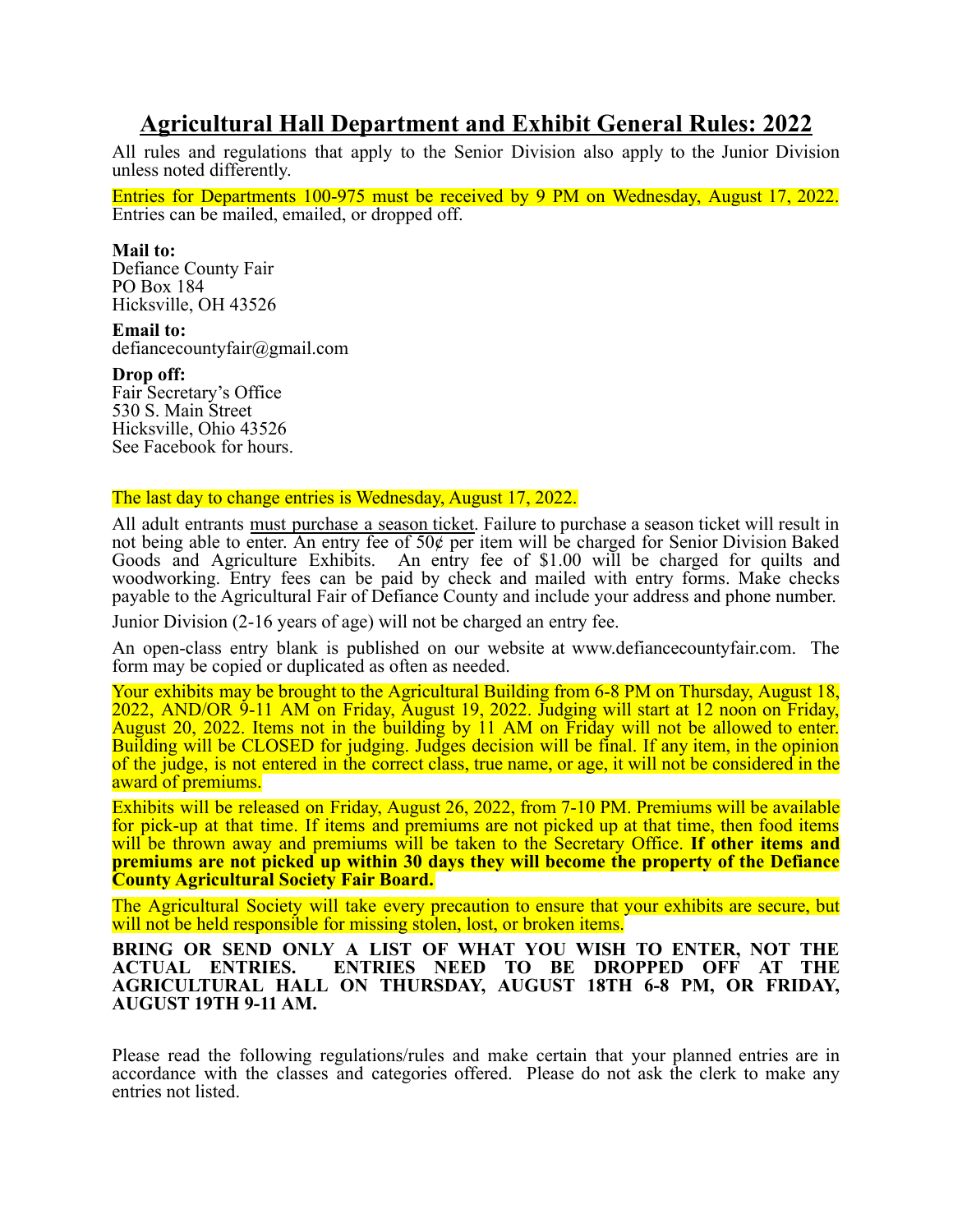## \*\*\*AUCTION\*\*\*

Pies, cakes, cookies, and decorative houses entered in the Junior & Senior Divisions will be sold at auction on Saturday, August 21st at 3:00 pm in front of the Agricultural Hall. Senior proceeds will be used to support the program. Baked goods for auction need to be brought Saturday morning to the agricultural building. Wine tasting will follow the Baked Goods Auction.

## \*\*\*Agricultural Exhibits\*\*\*

-Mark variety on entry card.

-Must have been home/family grown.

-Dehydrated items placed in zip lock sandwich bag and mark variant on entry card.

## \*\*\*Best of Class Awards\*\*\*

Senior and Junior Division

Premiums offered for Agricultural Hall Exhibits: 1st-\$3.00 2nd-\$2.00

3rd-\$1.00

Premiums offered for club booths in Agriculture Hall: 1st-\$25.00 2nd-\$20.00 3rd-\$15.00

## \*\*\*BAKED GOODS\*\*\*

#### RECIPES ARE REQUIRED (including frosting) WHEN ITEMS ARE BROUGHT TO THE

AGRICULTURAL BUILDING FOR JUDGING.

-Make sure that your entry tags are firmly attached when entries are brought for judging.

-Punch a hole and tie the entry tag to cardboard, plate, or tin.

-All cakes must be on cake board, or cardboard covered with foil, which should not exceed more than 1" beyond the size of the cake.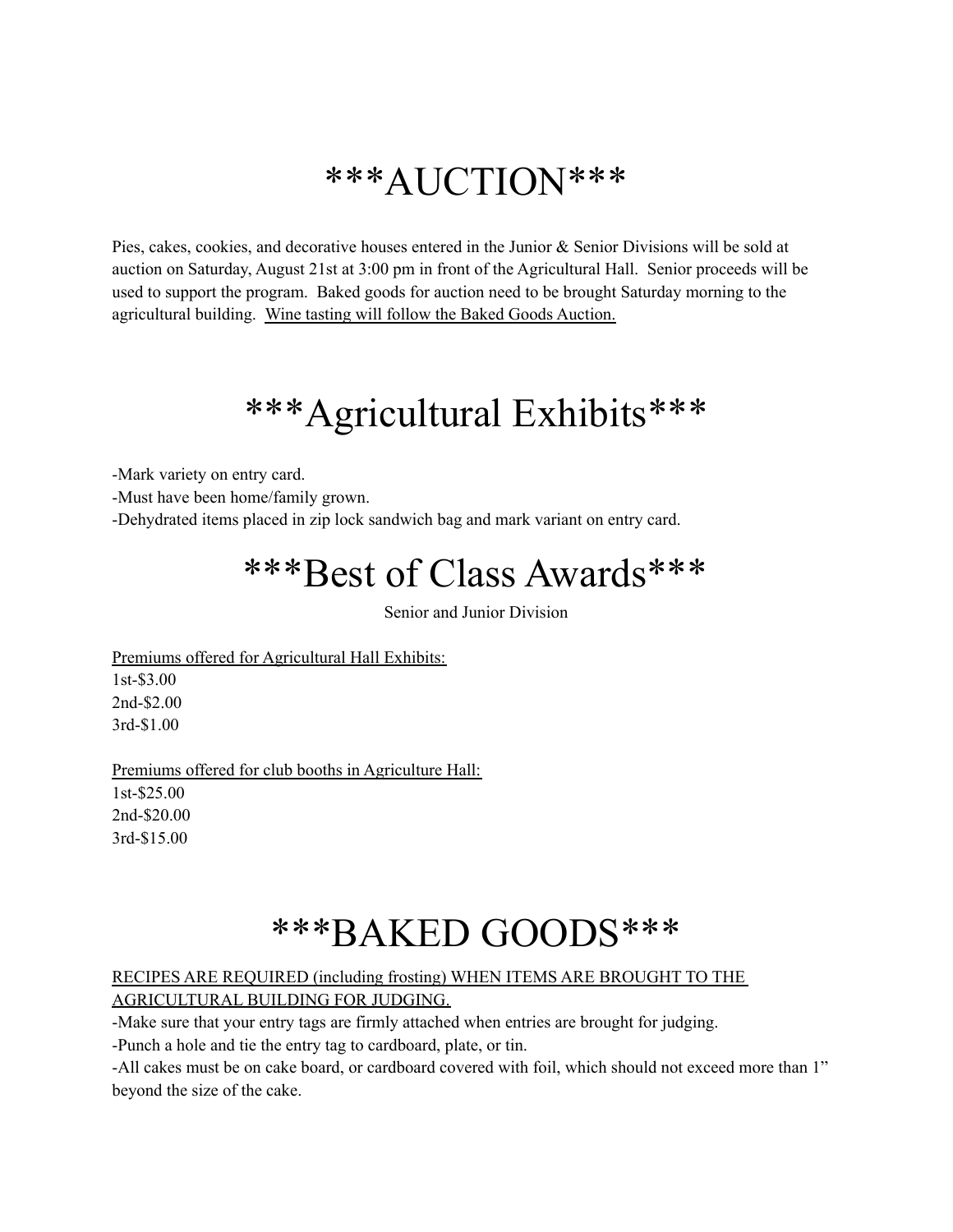-Cookies must be on a firm, small paper plate in plastic bag.

-Please place 4 cookies on a plate.

-Cookies: Nuts are optional. Be sure recipe card states whether your item has nuts.

-Pies should be in 9" foil pans.

-The baked good auction is voluntary. A sign-up sheet will be available as entries are brought in for judging. 1st and 2nd place winners will be strongly encouraged to enter as names will be announced during the auction. Those entering cookies are asked to bring extra dozen packaged to be auctioned. The pies and cakes will be auctioned, with one piece removed for judging and display.

## \*\*\*HORTICULTURE (FLORAL)\*\*\*

#### **THERE ARE TWO SHOWS: FIRST SHOW - Saturday, August 20, 2022 SECOND SHOW - Wednesday, August 24, 2022 SENIOR DIVISION**

All rules govern both shows classes and specimen categories are the same except for Class A (House Plants). The numbers within the classes are different for each show.

#### **2019 DEFIANCE COUNTY FAIR FLOWER SHOW RULES**

1. The Senior Division is open to any person 17 years or over. Anyone 4 to 16 years old may enter the Junior Division. To compete for class premiums, exhibitors must purchase a season ticket to enter. Entry fee of 50¢ per item will be charged for the Senior Division.

2. All entries are to be pre-registered. Since there are two shows, exhibitors are encouraged to register for both shows, though exhibiting in only one show is an option. An exhibitor may enter the same classes for both shows or may choose to enter different classes.

3. All classes are open to those who grow flowers and plants for pleasure only, not for the purpose of livelihood.

4. Entries are not limited to Defiance County.

5. Entries for the first show are to be brought to the Agriculture Hall between 7:30 AM and 10:30 AM on Saturday, August 20, 2022. Entries for the second show are to be brought to the Agriculture Hall between 7:30 AM and 10:30 AM on August 24, 2022.

6. All exhibitors are to use the Hicks Street entrance to the fairgrounds on Wednesday.

7. Judging for the first show will begin at 12:00 noon on August 20, 2022. Judging for the second show will begin at 12:00 noon on August 24, 2022.

8. Entries from the first show are to be removed after 9:00 PM on Tuesday, August 23, 2022 (this is to allow ample time for setup of the second show) Entries not removed by 7:30 AM will be disposed of and the containers stored. Exhibits will be released on Friday, August 26, 2022, from 9-10 PM. Premiums will be available for pick-up at that time. If items and premiums are not picked up at that time, then items will be thrown away and premiums will be taken to the Secretary Office. If other items and premiums are not picked up within 30 days they will become the property of the Defiance County Agricultural Society Senior Fair Board to do with as they choose.

9. The fair board will spare no effort to see that every precaution is taken for their safekeeping, but will not be responsible for missing, stolen, lost, or broken articles.

10. The exhibitor must grow all horticulture entries. Correct variety names should be on the entry tag of each exhibit. Horticulture entries must be exhibited in clear bud vases. Only foliage that is a part of the bloom is allowed in the horticulture categories no foliage may be added.

11. Only the placement committee will stage horticulture exhibits.

12. When the schedule calls for a definite number, as in horticulture exhibits, a greater or lesser number disqualifies.

13. The plant must have been in the exhibitor's possession at least three (3) months.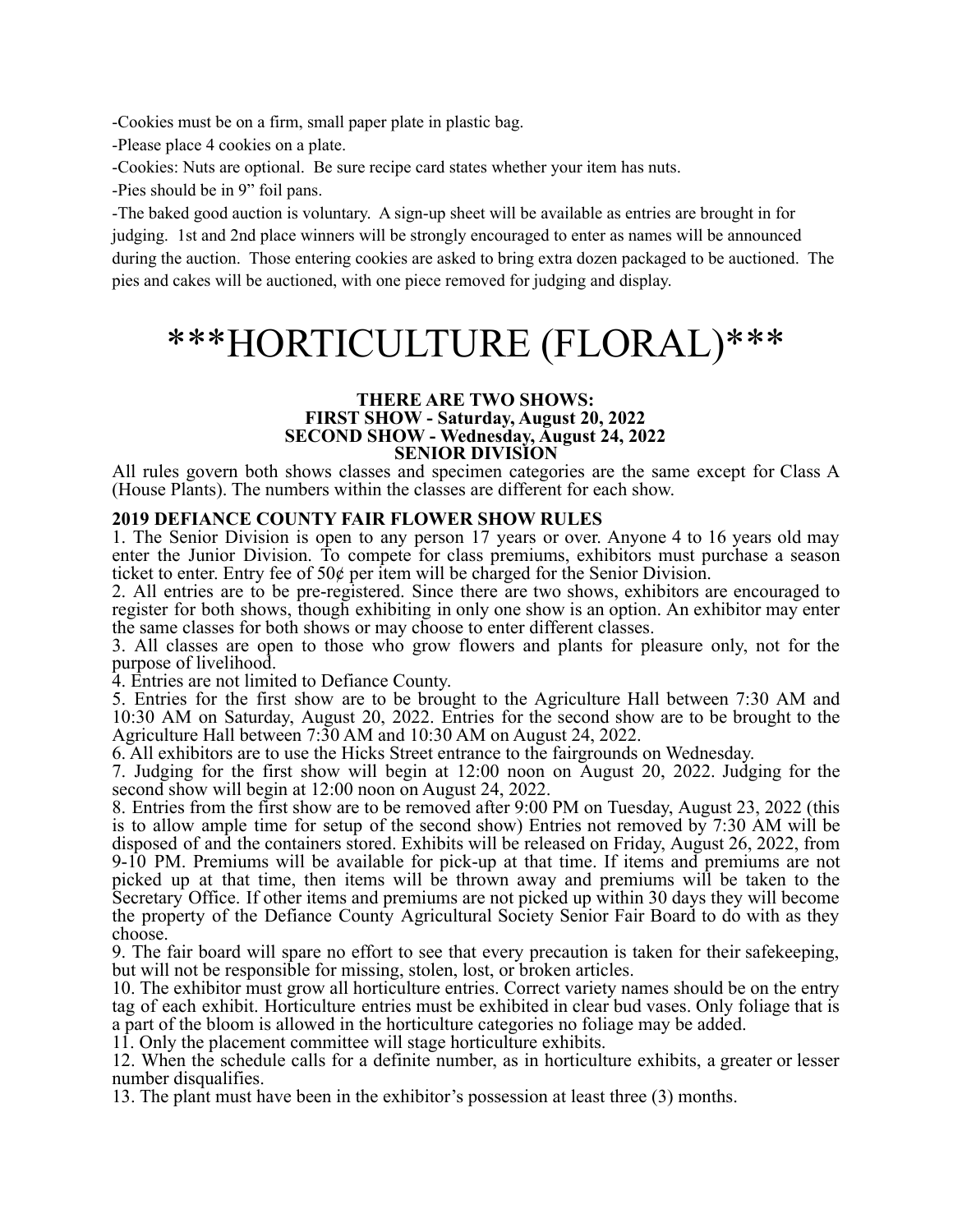14. All floral designs must be the work of the exhibitor.

15. Any premium may be withheld at the discretion of the Judges. Inferior exhibits will receive no prizes. Judges' decisions are final.

16. A person may enter two exhibits under each class, except in the horticulture section where one entry for each different named variety is permissible. Variety name must be included on the entry tag.

17. No scenes or landscapes will be accepted.

18. Entries must not be moved or position altered without assistance of the placement committee.

19. In order to secure an adequate number of entries in each class, the placement committee reserves the right to combine or subdivide classes as needed.

20. Classes having no entries will be withdrawn.

21. All containers, bases, and accessories must be labeled on the bottom, with exhibitor's name and telephone number.

22. While the committee will afford the best possible care and protection to all exhibits, it distinctly disclaims any liability for losses or damage to exhibits or personal property of the exhibitors

#### **JUDGING STANDARDS**

**JUDGING WILL BE BY THE OHIO ASSOCIATION OF GARDEN CLUB STANDARDS NOTE: Plants should be labeled as to variety.**

• *A bloom* - one flower disbudded with all foliage attached to its stem above the waterline.

• *A spray* - one stem with all foliage, flowers, and buds down to the first true leaf on the main stem. The terminal bud blooms first. One stem terminates in a bud, but not in another stem.

• *A spike* - one stem with all foliage, flowers, and buds attached and where the bottom florets bloom first.

• Foliage on all exhibits should be clean with no evidence of spray residue, mildew, insect damage, or infestation.

• No artificial polishing or oiling is permitted.

• All variety names must be listed on entry tags.

#### **THERE WILL BE TWO SHOWS: AUGUST 20 & AUGUST 24, 2022.**

The specimen categories are the same for both shows, however, the numbering will be different. To be judged for horticulture quality. Removal of side buds and branches from individual blooms is required. The foliage is not to be removed. Must be grown by the exhibitor and must be labeled as to the named variety.

## \*\*\*HORTICULTURE (FLORAL)\*\*\*

#### **JUNIOR DIVISION**

#### **SUPERINTENDENT Tracey Backhaus 419-438-1149**

#### **THERE ARE TWO SHOWS: FIRST SHOW - Saturday, August 20, 2022 SECOND SHOW - Wednesday, August 24, 2022**

The Junior Division is open to any person 16 years or under. Anyone 17 years or older may enter the Senior Division. Entries must be grown and cared for by the exhibitor, ages sixteen (16) and under. To compete for class premiums, exhibitors must purchase a season ticket to enter. Junior Division entrants may enter under a parent's ticket or purchase their own exhibitor's ticket. Anyone entering must be present with the entry.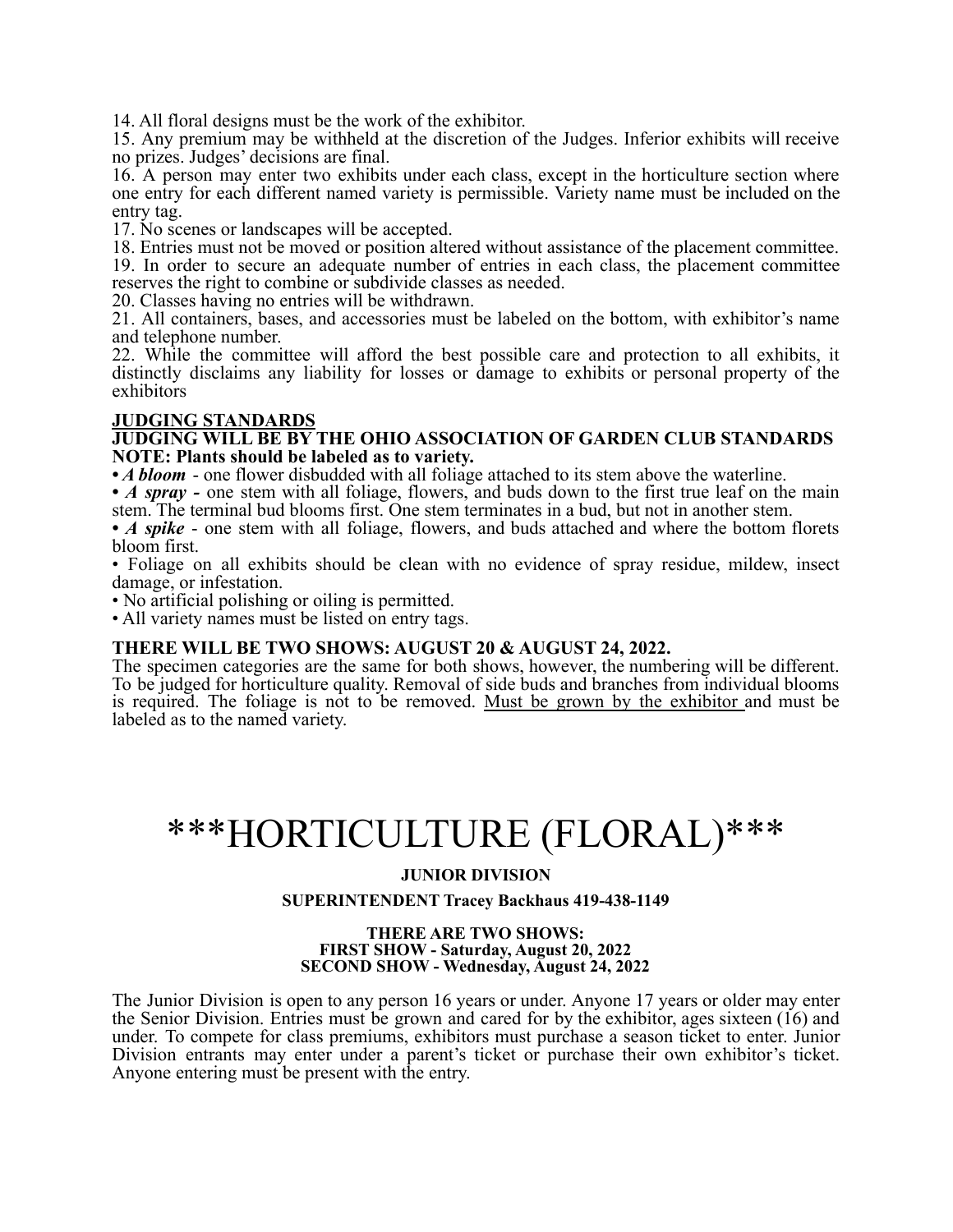## \*\*\*HOMEMADE WINES\*\*\*

### **SUPERINTENDENT Tracey Backhaus 419-438-1149**

Homemade Wines are open to all adult competitors 21 years and over. Wines will be judged on merit only. No entry is accepted unless it can be placed in the listed categories. All exhibits shall be identified with the entry tag only. Entries submitted into the wrong class will be disqualified. Open registration ends August 17, 2022. Exhibits are accepted Saturday, August 20th between 7:30 am and 11:00 am. Judging is to be held on Saturday, August 20th at 1:00 PM. All exhibitors

must have or purchase a Defiance County season pass at the time of registration. Entry fee will be 1.00 per entry. Exhibits will then remain in place until release day Friday, August 27, 2022 from 7:00 pm - 10:00 pm.

Wine tasting is open to the public after completion of the Bake Sale, at approximately 4 pm. -\$0.25 / taste, 5 tastes for \$1.00

### **WINE JUDGING STANDARDS:**

Clarity, Color, Aroma / Bouquet, Palate, Flavor, Balance & Finish.

### ENTRY RULES:

1. All exhibits entered must be made by the exhibitor.

2. Wines may be made from grapes, berries, other fruits, vegetables, or blends of these.

3. Ingredients may be made from fresh, canned, dried, concentrated, or otherwise preserved items.

4. Exhibitors may enter two entries per class.

5. ONLY ONE BOTTLE PER ENTRY NEEDS TO BE SUBMITTED. (Entry bottle will be used for display and may be picked up Friday, August 23 from 7-10 PM in the Ag Hall). 6. Agriculture Hall will be closed during judging.

### RULES FOR PRESENTATION:

1. Still wines MUST be submitted in smooth glass bottles of approximately 750-ml capacity.

2. Bottles of the general shape called BORDEAU or RHINE is acceptable and may be closed with cork, screw top, or plastic stopper.

3. Bottles MUST be filled to within an inch of cork or other closure.

4. Each bottle must be labeled with the class of wine, the year it was made and the main ingredient used. DO NOT PUT YOUR NAME ON THE BOTTLE - however, you may put your exhibitor's number on the label.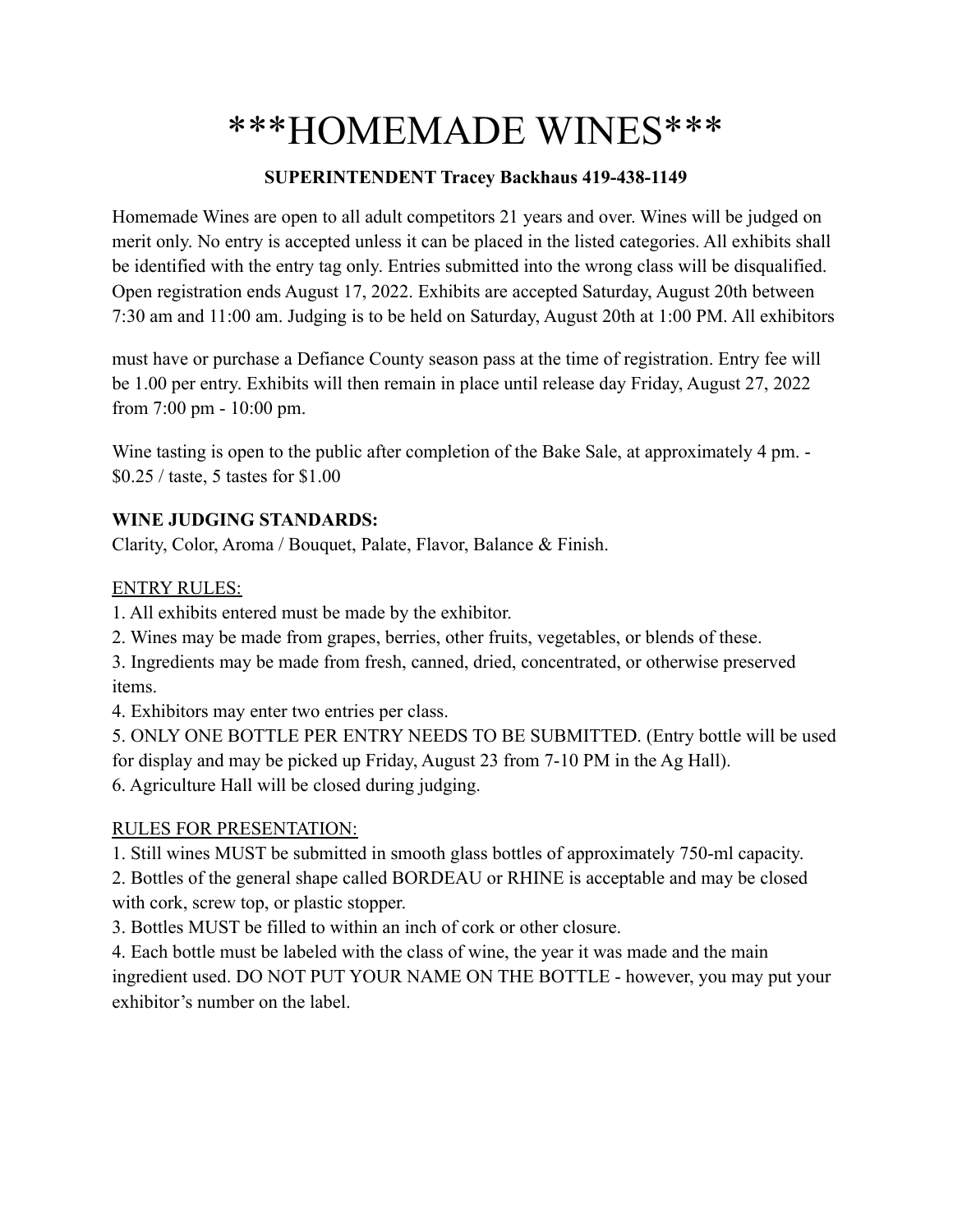# \*\*\*HOME-BREWED BEERS & ALES\*\*\*

### **SUPERINTENDENT Tracey Backhaus 419-438-1149 August 20, 2022**

1. Competition is open to all amateur brewers 21 years of age and older.

2. All entries must be homemade and intended for private, non-commercial use. Blending or addition of any commercial beer/ale is strictly prohibited.

3. Entries will be judged according to Beer Judge Certification Program style standards (2008 revision). Complete style descriptions and information can be found at www.bjcp.org 4. All exhibitors must purchase a season ticket and pay a fee of \$1.00 per entry. Exhibitors must comply with all Defiance County general rules.

5. Exhibitors may enter two entries per class.

6. Exhibitors must provide two bottles per entry. Bottles should be free of labels or raised lettering. Any type of standard closure is allowed including crown caps, flip-tops (Grolsch) style stoppers, and cork & wire stoppers. Caps that have logos or lettering should be blacked out. Bottles must be standard 12 or 16 oz. sizes. EXCEPTION: Entries in Section G - Belgian and French Ales may be entered in bottles and seals appropriate to the style. If a 22 oz. (approx.) bottle is entered, only one bottle is needed per entry.

7. Places and premiums will be awarded at the discretion of the judge based on the quality of entries. Judges are not obligated to award placing or premiums. The judges' decision is final. 8. One empty bottle from each entry will be retained for the fair display. In place of unmarked bottles, exhibitors are encouraged to display an empty bottle with a decorative label.

## \*\*\*PHOTOGRAPHY\*\*\*

### **SUPERINTENDENT Tracey Backhaus 419-438-1149**

Photographs for all classes must be a print from a single or multiple exposures, digital or film. Pre-fair registration is required for all classes. The entry tag will be attached to the back of the photo in the lower right-hand corner. Entries will be released on Friday, August 26, 2022 from 7-10 PM with receipt of the claim slip. All photos must be a minimum of 5 x 7 and a maximum of 8 x 10 and firmly attached to a mat or mounting board not to exceed 12 x 14. No frames of any kind are allowed. Please don't put any kind of hanger on the photos. All photos must be printed on photo paper. Attach the entry tag to the back of the photo in the lower right corner. The same photo cannot be entered in more than one class. All photographs must be the original work of the exhibitor. No photo will be exhibited with the photographer's signature or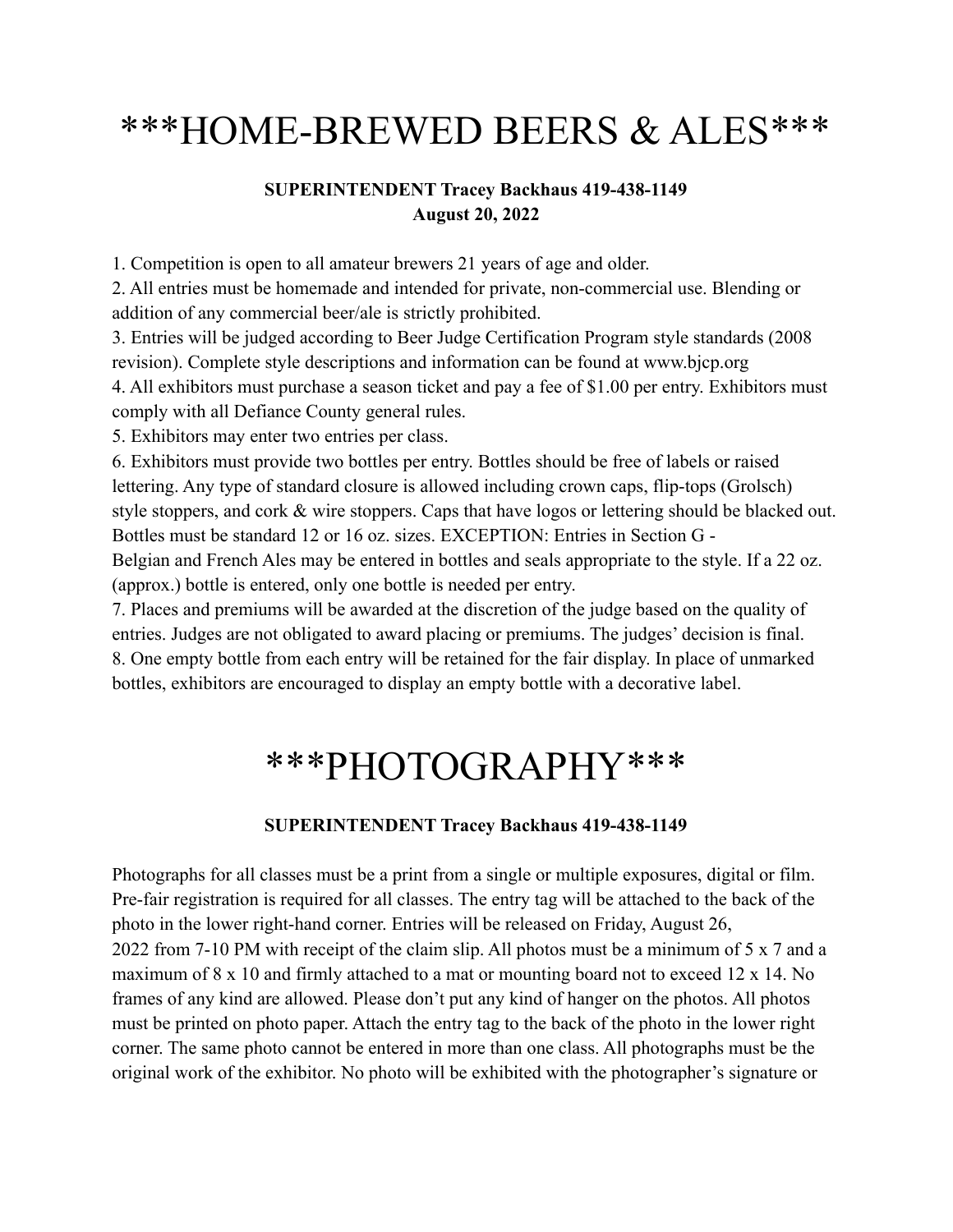logo on the face of the photo. Any subject that is questionable or inappropriate will be rejected at the discretion of the Superintendent.

### \*\*\*ART\*\*\*

### **SUPERINTENDENT Tracey Backhaus 419-438-1149**

This Senior division is for anyone out of high school and older. Current high school artists will be part of the Youth Division. If you graduated in 2022, artwork created prior to graduation must be entered in the Youth Division. Artwork created after graduation must be entered in the Adult Division. NO COMPUTER-GENERATED ARTWORK IS ALLOWED. Please be sure the artwork is entered in the correct category. Do not ask the clerk to make entries in classes not listed. Entries will not be judged if entered in the wrong class.

TWO ENTRIES PER EXHIBITOR WILL BE ACCEPTED FOR EACH CLASS. Entry tags must be securely fastened by string, etc. on the back of the item. Names will be displayed AFTER JUDGING which will be completed Friday. All paper artwork should be matted or mounted on a mat board or poster board. Hangers will be provided. Framing is acceptable but not necessary. If framed, hangers or wires are required.

Entries will be released on Friday, August 26, 2022, from 7-10 PM with receipt of the claim slip. Artwork is judged on creativity and presentation. The judge will not be required to award all premiums in a class if entries are limited and/or not worthy.

## \*\*\*QUILTS\*\*\*

### **SUPERINTENDENT Tracey Backhaus 419-438-1149**

The entry fee is \$1.00 per quilt. Quilts will be displayed in the Agricultural Hall.

Two entries per exhibitor will be accepted for each class. Entry tags must be securely attached to entries. All articles must have been made by the exhibitor within the past three years and not previously exhibited at the Defiance County Fair.